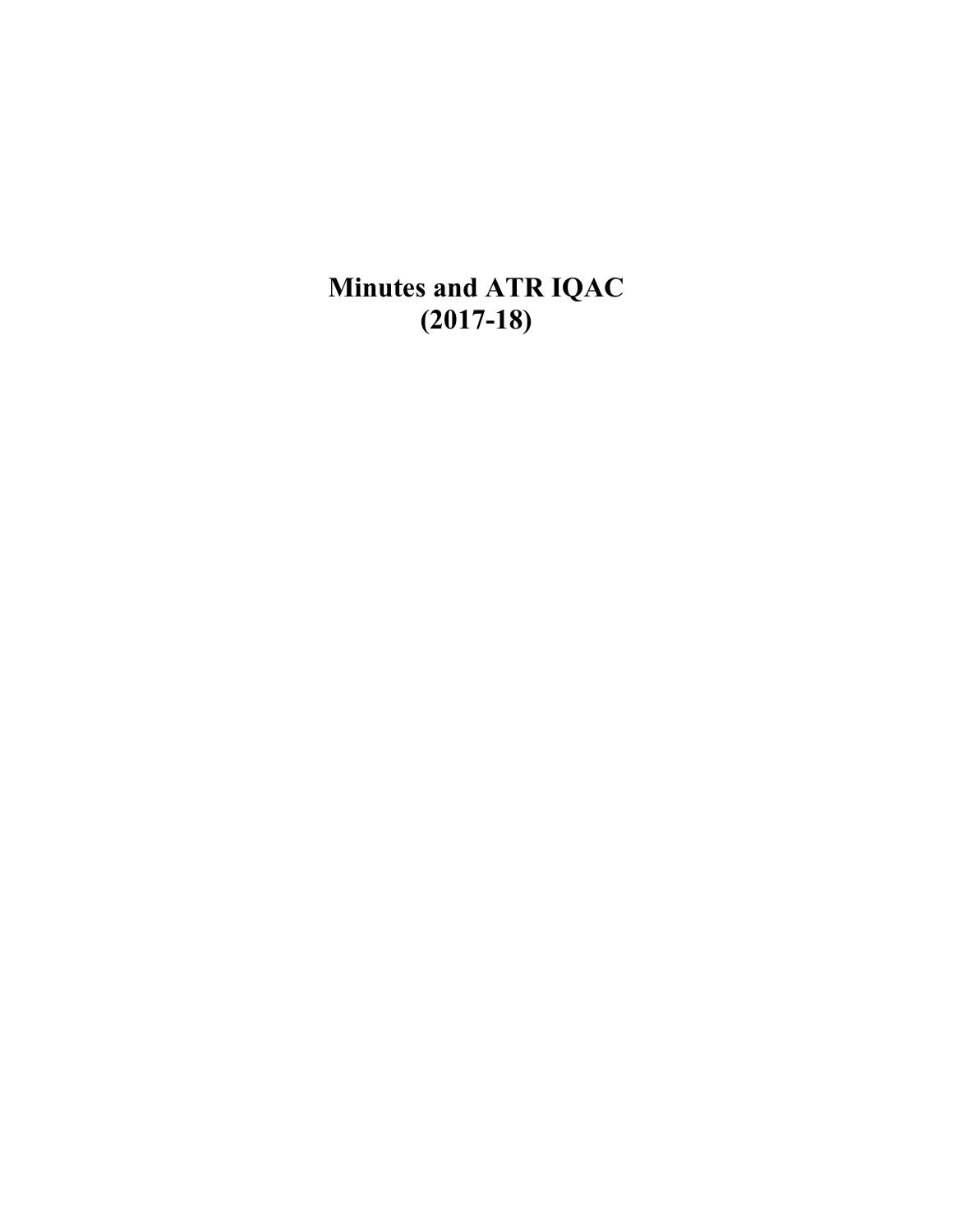|             | Dated: 18 <sup>th</sup> July, 2017<br>IQAC/DIBNS/10.01 /2017-18/01                         |
|-------------|--------------------------------------------------------------------------------------------|
|             | <b>Minutes of the IQAC Meeting</b>                                                         |
| Date        | $\overline{17}$ <sup>th</sup> July, 2017                                                   |
| <b>Time</b> | 11.30 A.M.                                                                                 |
| Location    | <b>DIBNS Old Conference Hall</b>                                                           |
|             | <b>Members Present</b>                                                                     |
| 1.          | Dr. Shailja Pant                                                                           |
| 2.          | Dr. Arun Kumar                                                                             |
| 3.          | Mr. Sunil Kaul                                                                             |
| 4.          | Mr. V K Nagpal                                                                             |
| 5.          | Mr. ChanchalGoel                                                                           |
| 6.          | Mr. VipulGarg                                                                              |
| 7.          | Dr. Archana Vaishnav                                                                       |
| 8.          | Dr. Sandhya Goswami                                                                        |
| 9.          | Dr. C S Pandey                                                                             |
| 10.         | Dr. Deepak Kumar                                                                           |
| 11.         | Dr. Beena Joshi Bhatt                                                                      |
| 12.         | Dr.SandeepAhuja                                                                            |
| 13.         | Mr. Sanjay Sikharia                                                                        |
| 14.         | Mr. PradeepYadav                                                                           |
| 15.         | Dr. Dinesh Singh                                                                           |
| 16.         | Dr. Neeraj Kumar                                                                           |
| 17.         | Ms. AnkitaBelwal                                                                           |
| 18.         | Mr. RakeshChaudhary                                                                        |
| 19.         | Dr. Shruti Sharma                                                                          |
| 20.         | Mr. Sujith T.K.                                                                            |
|             | A meeting of IQAC was convened to discuss about the beginning of the new academic session  |
|             | 2017-18. The following is the brief summary that highlights the major issues discussed and |
|             | agreed upon for action during the meeting.                                                 |

#### **Summary:**

- 1. Welcome address by Chairperson.
- 2. Academic calendar for the forthcoming session was approved.
- 3. The time tables of all the classes for the new academic session were approved.
- 4. The committee felt that since college has gone electronic in adequate manner due to operation of ERP system. The members suggested that a large quantity of paper work can be converted into digitized communications through Whatsapp, ERP/ emails.

day routine messages are communicated through these groups. The Committee specifically suggested creation of departmental Whatsapp groups so that day to

- 5. Committee suggested that in order to motivate the students to follow the footprints of great Indian soldiers, their photographs highlighting the sacrifices made by them may be installed at a prominent place in the building.
- 6. The Committee unanimously agreed upon the decision to hoist National Flag daily and also to play the National Anthem daily in the morning.

(**Coordinator IQAC)**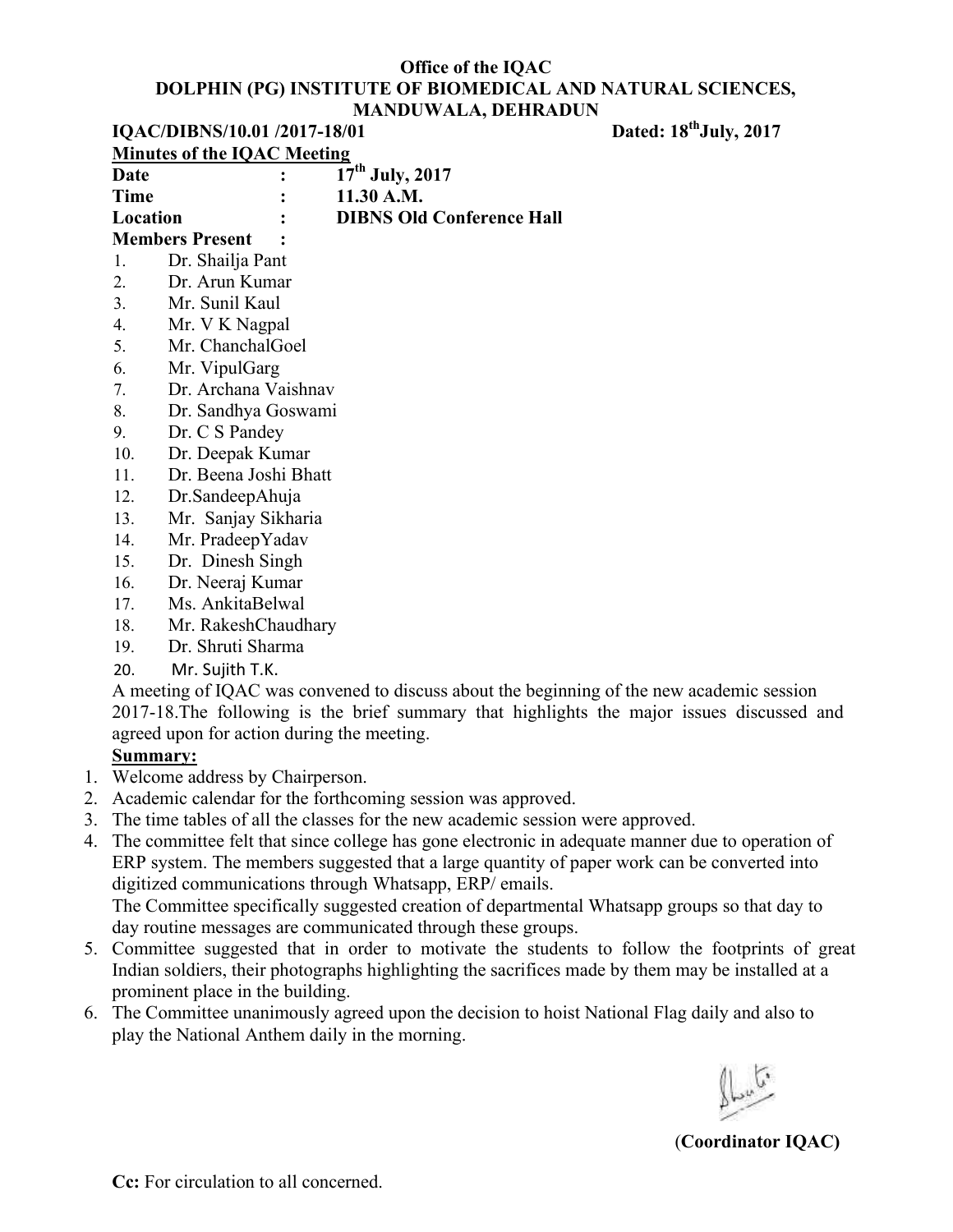**IQAC/DIBNS/10.01 /2017-18/02** 

**Minutes of the IQAC Meeting Date : 07th Nov., 2017 Time : 03:00 P.M.** 

**Location : DIBNS Old Conference Hall** 

**Members Present :** 

- 1. Dr. Shailja Pant
- 2. Dr. Arun Kumar
- 3. Mr. Sunil Kaul
- 4. Mr. V K Nagpal
- 5. Mr. ChanchalGoel
- 6. Mr. VipulGarg
- 7. Dr. Sanjay Kumar Agrawal
- 8. Dr. DepteeWarikoo
- 9. Dr. SandhyaGoswami
- 10. Dr. C S Pandey
- 11. Dr. Deepak Kumar
- 12. Dr. Beena Joshi Bhatt
- 13. Dr. SandeepAhuja
- 14. Mr. PradeepYadav
- 15. Mrs. Padma Gupta
- 16. Dr. Dinesh Singh
- 17. Dr. Neeraj Kumar
- 18. Mr. RakeshChaudhary
- 19. Dr. Shruti Sharma
- 20. Mr. Sujith T.K.

A meeting of IQAC was convened at  $03:00$  p.m. on Nov.,  $07<sup>th</sup> 2017$  to review the running of the current odd semester.

The following is the brief summary that highlights the major issues discussed and agreed upon for action during the meeting.

### **Summary:**

- 1. Welcome address by Chairperson.
- 2. The feedback taken from students was reviewed and corrective action based upon it was communicated to the concerned faculty by the Principal.
- 3. The members were satisfied by the progress of academics.
- 4. The Committee suggested that in order to have maximum fairness in university examinations, the sitting arrangement of the students should be changed for every examination.
- 5. Further every student would sign an undertaking that he/ she shall not carry any book/ notes/ mobile phone to the Institute on the day of the examination.
- 6. The Committee suggested that for widening the application of ERP system not only students but their parents may also be provided the log in facility through Mobile phones.

(**Coordinator IQAC)**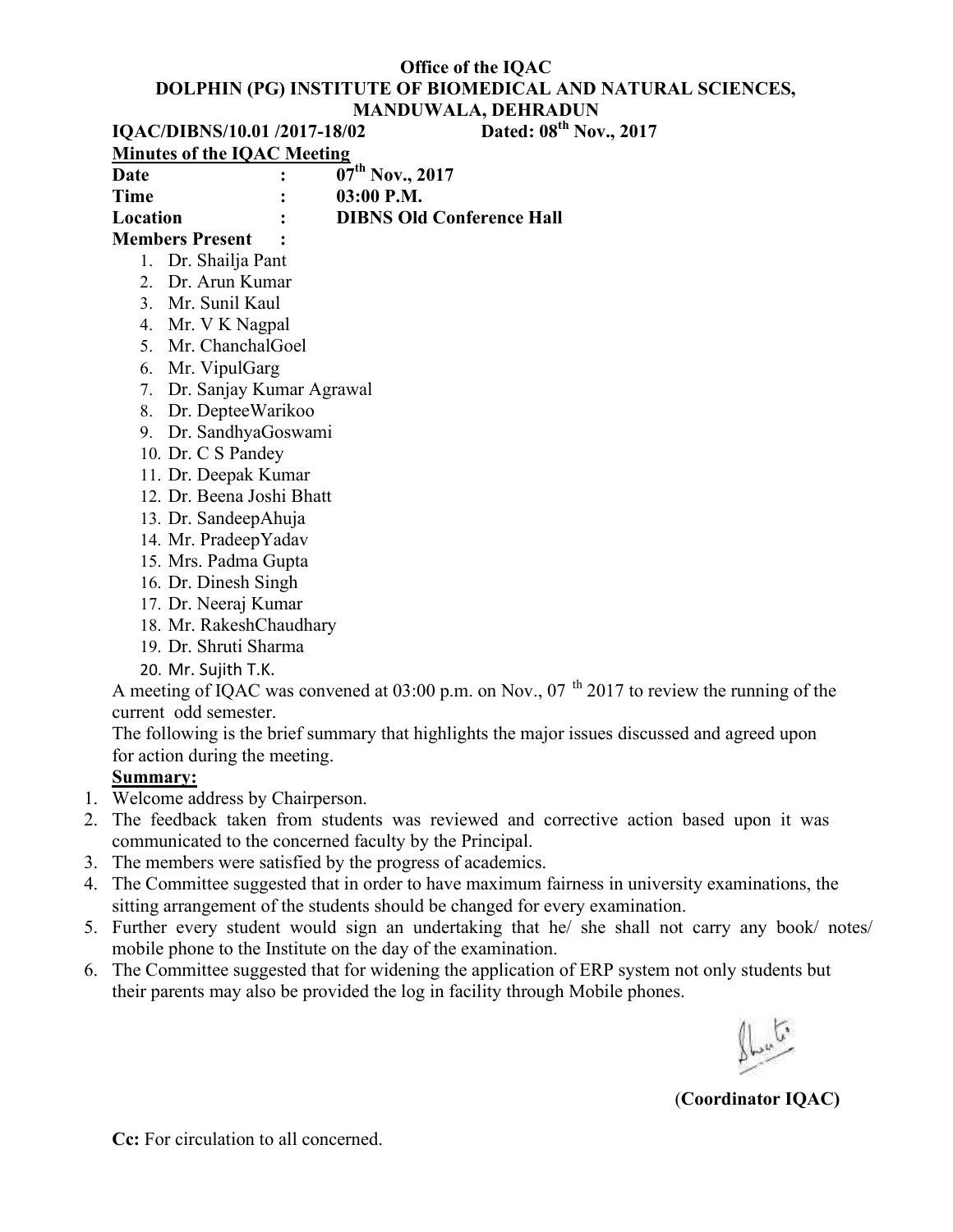## **IQAC/DIBNS/10.01 /2017-18/03 Dated: 06th Jan., 2018**

### **Minutes of the IQAC Meeting**

| Date     |                        | $\mathbf{L}$ | $05^{\text{th}}$ Jan., 2018      |
|----------|------------------------|--------------|----------------------------------|
| Time     |                        |              | 12 noon                          |
| Location |                        | $\mathbf{r}$ | <b>DIBNS Old Conference Hall</b> |
|          | <b>Members Present</b> | $\mathbf{r}$ |                                  |
|          | <b>S</b> No Name       |              |                                  |
| 1.       | Dr. Shailja Pant       |              |                                  |

- 2. Dr. Arun Kumar
- 3. Mr. Sunil Kaul
- 4. Mr. V K Nagpal
- 5. Dr. ChanchalGoel
- 6. Dr. Archana.Vaishnav
- 7. Dr. Sanjay Kumar Agrawal
- 8. Dr. Deptee Warikoo
- 9. Dr. SandhyaGoswami
- 10. Dr. C S Pandey
- 11. Dr. Deepak Kumar
- 12. Dr. Sandeep Ahuja
- 13. Mr. PradeepYadav
- 14. Ms. Padma Gupta
- 15. Dr. Dinesh Singh
- 16. Dr. Neeraj Kumar
- 17. Ms. AnkitaBelwal
- 18. Dr. Shruti Sharma
- 19. Mr. Sujith T.K.

A meeting of IQAC was convened to discuss about the beginning of the even semester of the current academic session. The following is the brief summary that highlights the major issues discussed and agreed upon for action during the meeting.

### **Summary:**

- 1. Welcome address by Chairperson.
- 2. Timetables for the even semester were approved.
- 3. Suggestion was given to install LED lights in the campus as well as hostels.
- 4. Bulk SMS facility to be purchased in order to send SMS to parents of absentee students.
- 5. The Committee discussed the proposal for conducting a one week UGC sponsored FDP programme for the College faculty to be conducted by the Teaching and Learning Centre, Ramanujan College, University of Delhi.

(**Coordinator IQAC)**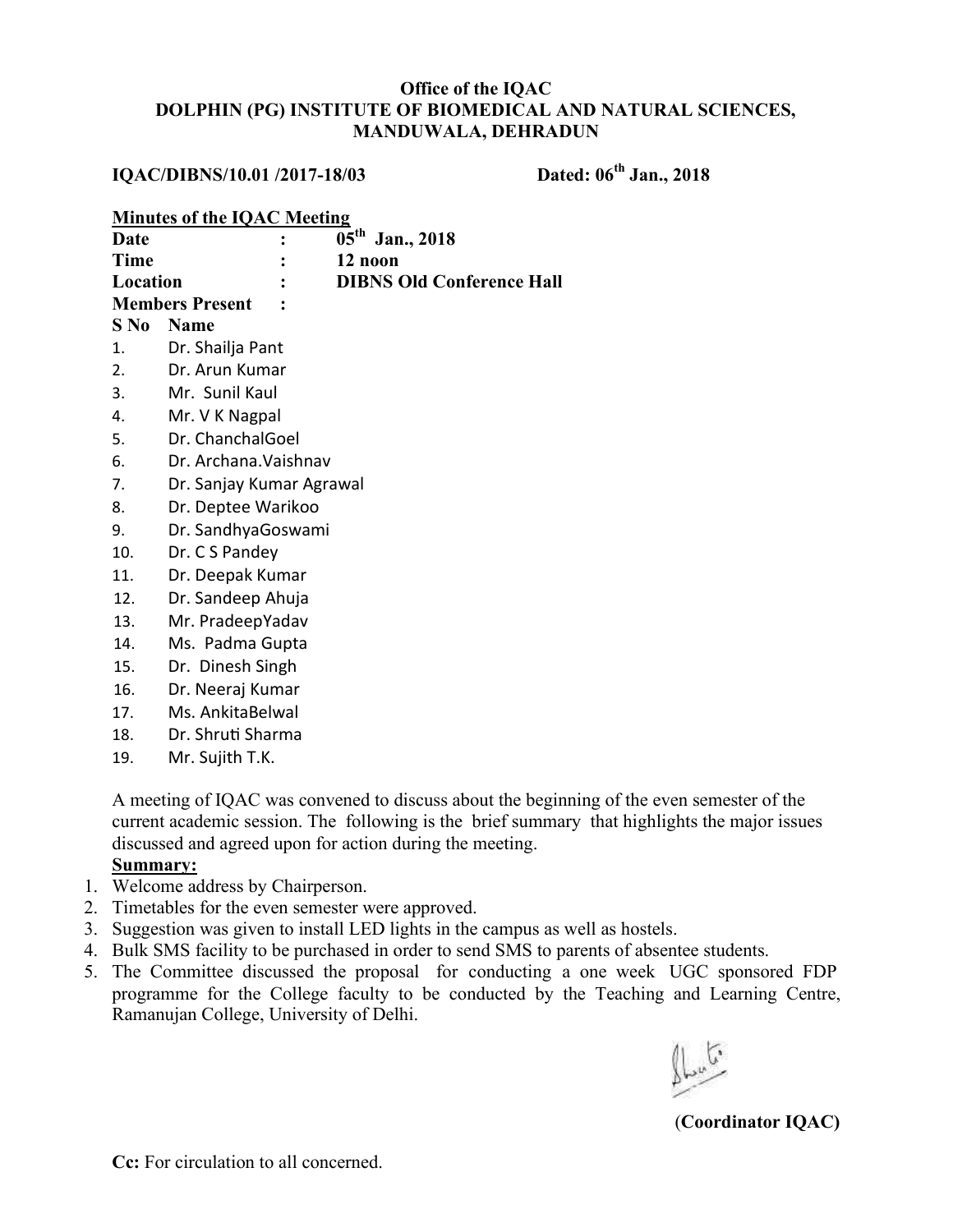**IOAC/DIBNS/10.01 /2017-18/04 Minutes of the IQAC Meeting** 

**Date : 10th April, 2018 Time : 11.00 A.M. Location : DIBNS Old Conference Hall Members Present :**  1. Dr. Shailja Pant

- 2. Dr. Arun Kumar
- 3. Mr. Sunil Kaul
- 4. Mr. V K Nagpal
- 5. Mr. VipulGarg
- 6. Dr. Archana Vaishnav
- 7. Dr. Sanjay Kumar Agrawal
- 8. Dr. DepteeWarikoo
- 9. Dr. Sandhya Goswami
- 10. Dr. C S Pandey
- 11. Dr. Deepak Kumar
- 12. Dr. Beena Joshi Bhatt
- 13. Dr. SandeepAhuja
- 14. Mr. PradeepYadav
- 15. Mrs. Padma Gupta
- 16. Dr. Dinesh Singh
- 17. Dr. Neeraj Kumar
- 18. Mr. RakeshChaudhary
- 19. Dr. Shruti Sharma

A meeting of IQAC was convened to discuss about the progress of the even academic session 2017-18.The following is the brief summary that highlights the major issues discussed and agreed upon for action during the meeting.

#### **Summary:**

1.Welcome address by Chairperson.

- 2.The feedback taken from students was reviewed and corrective action based upon it was communicated to the concerned faculty.
- 3.The members were satisfied by the progress of academics.
- 4. The Committee recommended that the Accidental insurance policy of students for Rs. 50,000/ is not sufficient and it was proposed to increase the amount to Rs. 1 Lakh at least.
- 5.It was proposed to start ESI for the staff members for their welfare.

(**Coordinator IQAC)**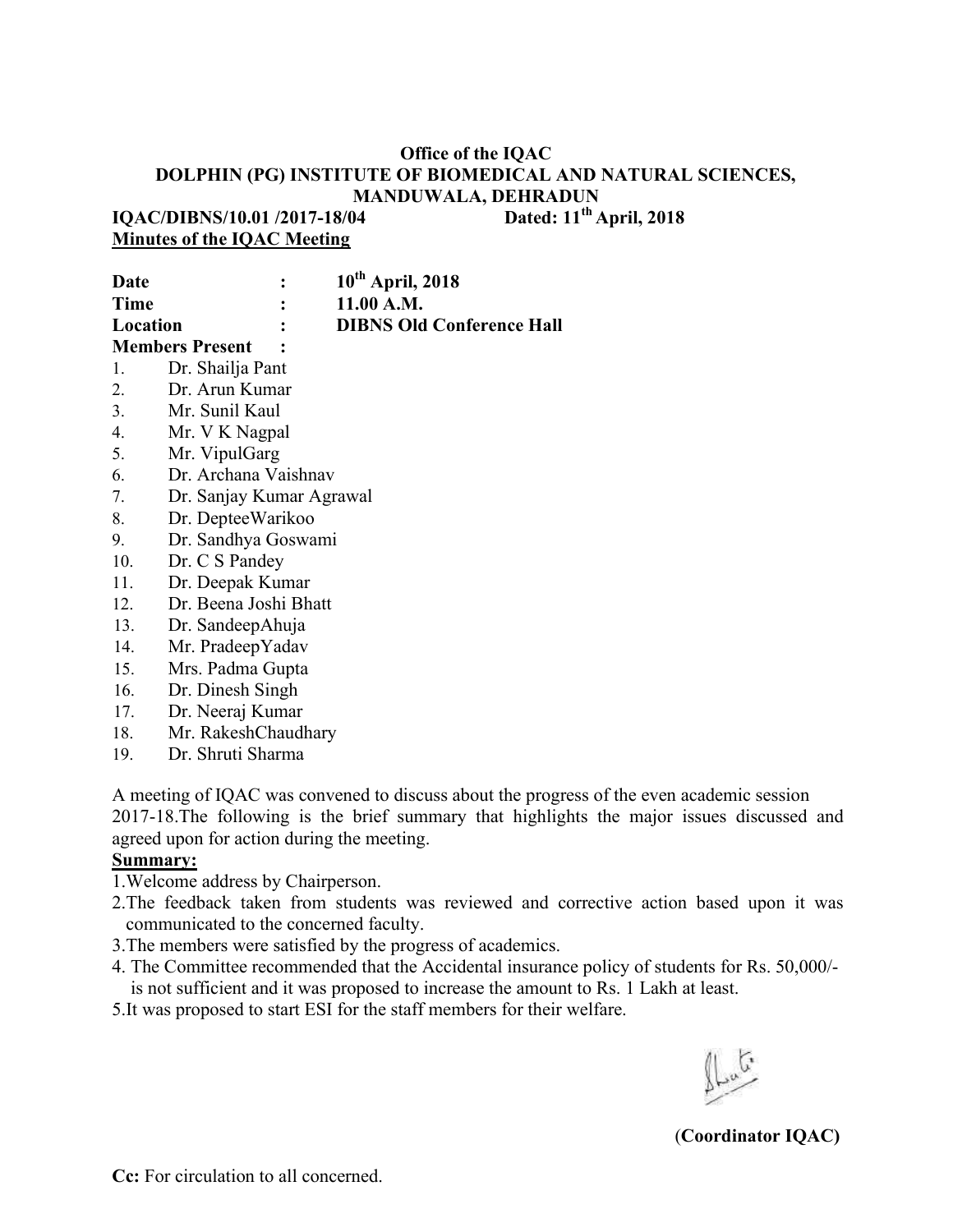### **Office of the IQAC DOLPHIN (PG) INSTITUTE OF BIOMEDICAL AND NATURAL SCIENCES, MANDUWALA, DEHRADUN IQAC/DIBNS/10.01 /2017-18/01** Dated: 24/07/2017

ATR of the decisions taken in IQAC meeting held on 17/07/2017

| S. No.         | Point raised                     | <b>Action Taken</b>                 |
|----------------|----------------------------------|-------------------------------------|
| 1              | Review of<br>Academic            | Academic Calendar & Timetables      |
|                | <b>Calendar &amp; Timetables</b> | were approved.                      |
| $\overline{2}$ | wise<br>Department               | PS Chairman was asked to create     |
|                | Whatsapp groups                  | groups.                             |
| 3              | Shaurya Ki Diwar to be           | Joint Director was assigned the     |
|                | made                             | responsibility to do the needful.   |
|                | To hoist the National Flag       | The responsibility was given to     |
| 4              | daily and also to play all       | Joint Director to ensure that the   |
|                | National Anthem on PAS.          | same is followed daily.             |
|                |                                  | PS Chairman was given<br>the        |
|                |                                  | responsibility to play the National |
|                |                                  | Anthem on PAS daily.                |

(**Coordinator IQAC)**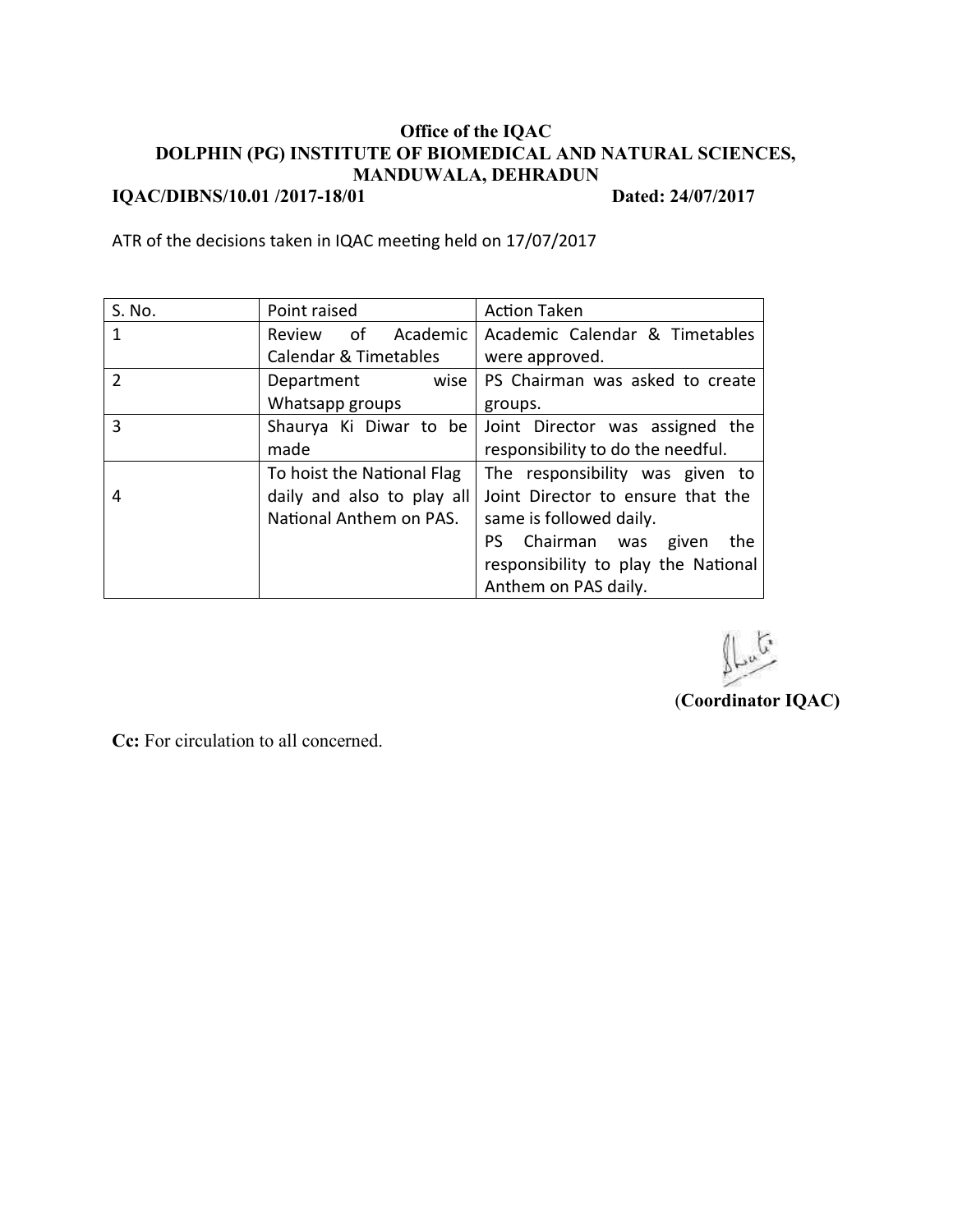# **IQAC/DIBNS/10.01 /2017-18/02** Dated: 15<sup>th</sup>Nov. 2017

ATR of the decisions taken in IQAC meeting held on 07/11/2017

| S. No.         | Point raised                            | <b>Action Taken</b>                         |
|----------------|-----------------------------------------|---------------------------------------------|
| $\mathbf{1}$   | Review of feedback from                 | The corrective action<br>was                |
|                | the students.                           | conveyed to the concerned faculty           |
|                |                                         | by the Principal.                           |
| $\overline{2}$ | conducting<br>For:                      | fair Examination Cell was asked to          |
|                | university examinations                 | conduct the exams accordingly.              |
| 3              | Mobile                                  | App to be   IT Cell was asked to convey the |
|                | launched for ERP and                    | same to ERP team to get the                 |
|                | parents to be intimated   needful done. |                                             |
|                | about the same.                         |                                             |

 $\overline{\mathcal{G}}$ 

(**Coordinator IQAC)**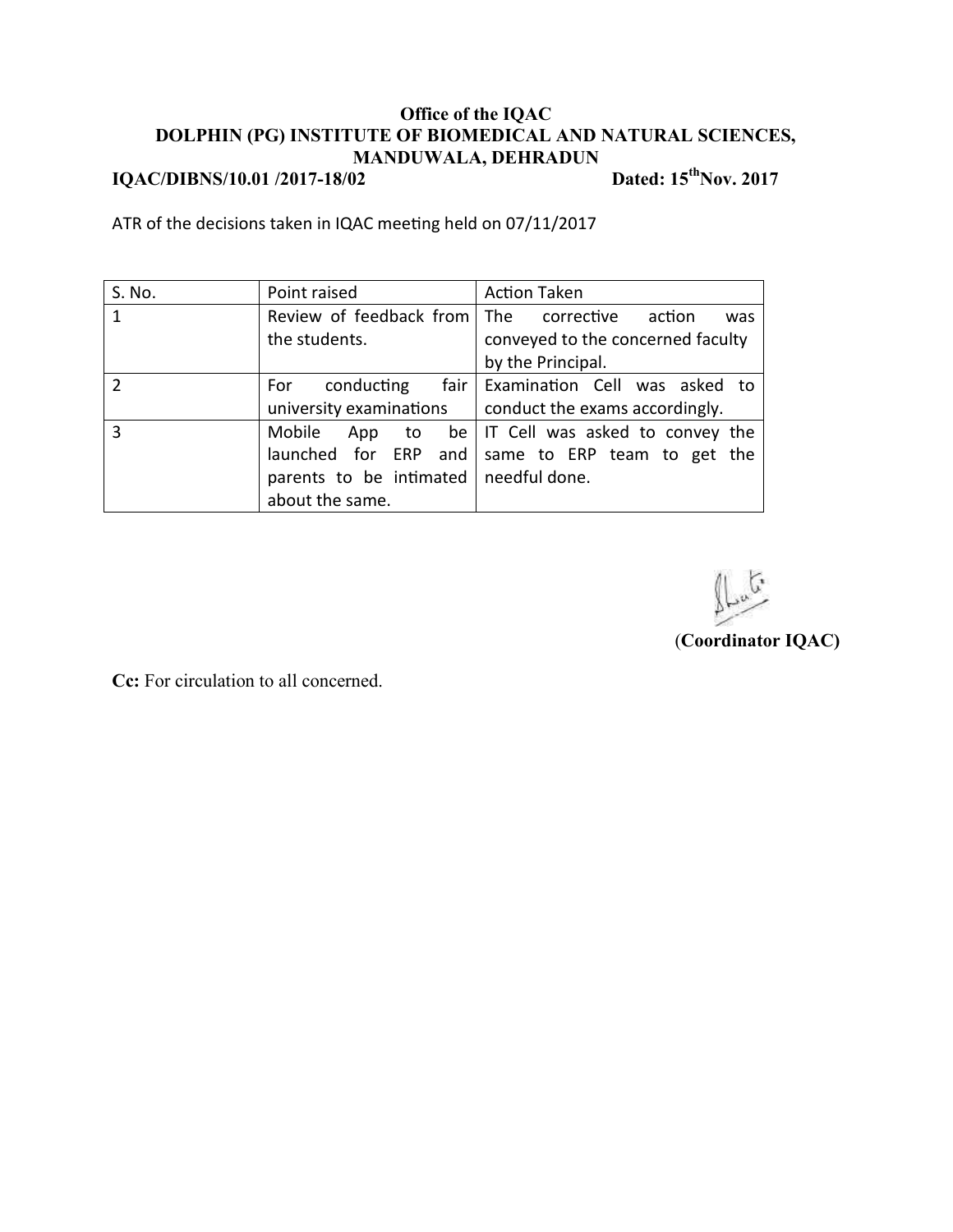### **Office of the IQAC DOLPHIN (PG) INSTITUTE OF BIOMEDICAL AND NATURAL SCIENCES, MANDUWALA, DEHRADUN IQAC/DIBNS/10.01 /2017-18/03** Dated: 12<sup>th</sup>**Jan. 2018**

ATR of the decisions taken in IQAC meeting held on 05/01/2018

| S. No.        | Point raised           | <b>Action Taken</b>               |
|---------------|------------------------|-----------------------------------|
|               | Approval of timetables | The committee approved<br>the     |
|               |                        | timetables and work load of the   |
|               |                        | faculty.                          |
| $\mathcal{P}$ | LED light campus       | Joint Director was given<br>the   |
|               |                        | responsibility to ensure that the |
|               |                        | same is followed.                 |
| 3             | <b>Bulk SMS</b>        | IT Cell was informed to get the   |
|               |                        | needful done.                     |
| 4             | <b>FDP</b>             | The members agreed upon the       |
|               |                        | proposal for the one week FDP.    |

 $-45$ 

(**Coordinator IQAC)**